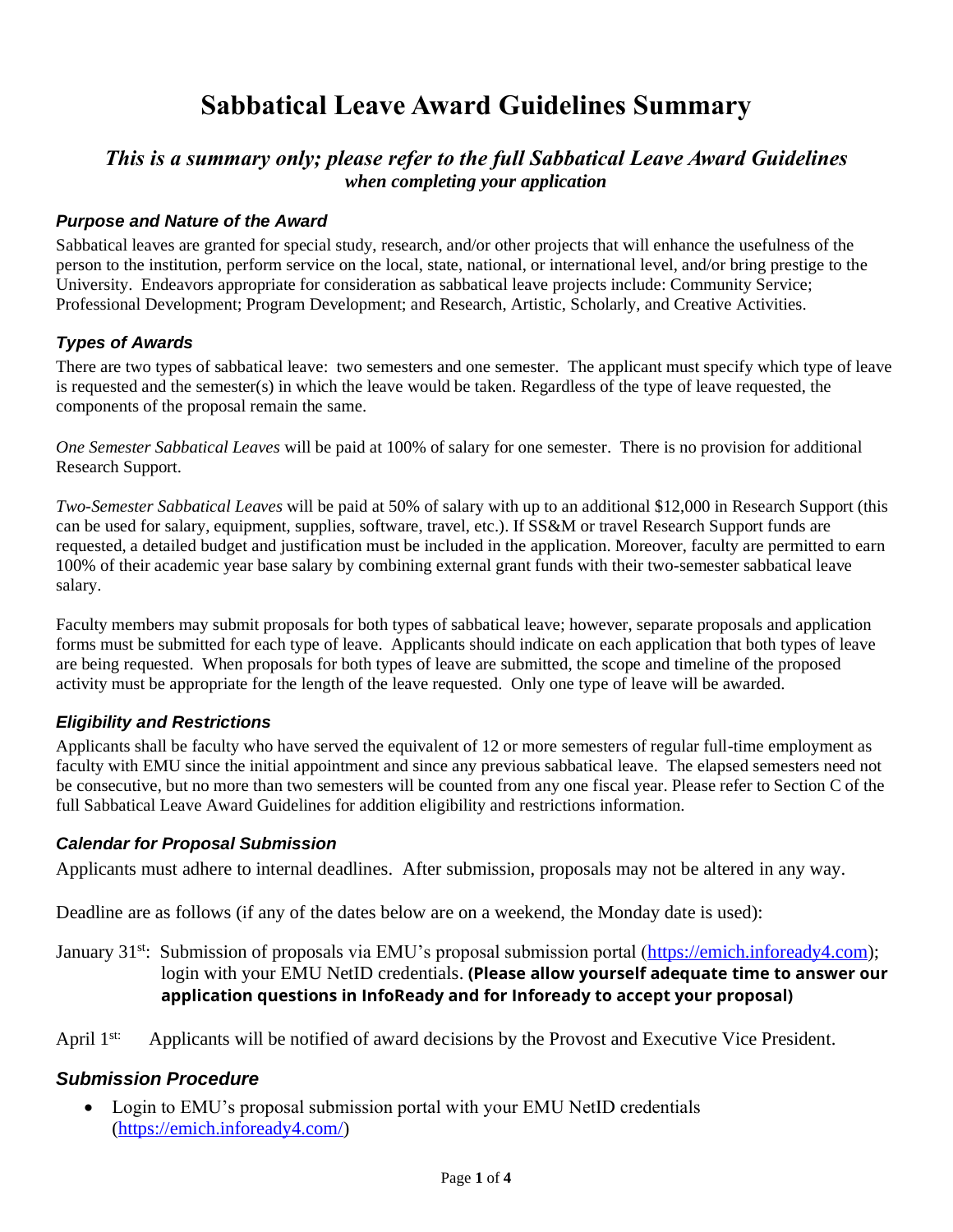- Enter your application information in the required fields.
- Upload your proposal. *All proposal elements should be combined into one pdf file*. The name of the pdf must be applicant's last name, first name, award and year. Example: **Smith\_Johanna\_Sab 1sem\_2022 (or Sab 2sem)**
- To qualify for Committee review, all application information and the uploaded pdf version of the proposal must be accepted and reposited by InfoReady no later than 23:59:59 (11:59:59 pm) on the deadline date.
- Proposals may not be altered in any way after they are uploaded to InfoReady Review.
- Each person may submit no more than one full-year proposal and one half-year proposal each year.

## *Proposal Elements*

The Review Committee will assign heavy scoring deductions to proposals that do not comply with these technical requirements.

The single proposal file must be a pdf file and must contain the following proposal elements, labeled and in the following order. If you are providing appendices they must be included in this file.

- Title page (1 page): include project title; name, rank, and home department of applicant(s); brief abstract; and the precise award requested. (double space, 1" margin, 12 point Times Roman font).
- Project narrative (4 pages maximum): project description, project implementation plan, time justification, detailed budget and budget justification (only required for two-semester sabbaticals seeking research support money), and benefits. The narrative must be double-spaced on numbered pages in 12 point Time New Roman font with one-inch margins (timelines, figures, tables can be single spaced). *Proposals are read by faculty from many different disciplines. It is essential that all sections of the proposal be understandable to non-specialists. Reviewers are not obligated to follow hyperlinks.*
- Capability Statement/Likelihood of Success: One page detailing the applicant's likelihood of completing the project. The page can take the form of a narrative (1 page maximum) addressing the applicant's qualifications and capability of successfully completing the project or a CV (1 page maximum) of applicant's disseminated scholarly/creative activities over the past five years, or a combination of narrative and CV (1 page maximum). Any narrative must be double-spaced in 12-point Times New Roman font with one-inch margins; any CV portion may be single-spaced in 12-point Times New Roman font with one-inch margins.
- A separate page (1 page) listing: 1) internal awards (Summer, FRF, Sabbatical) pending or secured during the last five years, including final outcomes (a list of relevant presentations, publications, grant applications, etc.) or your current stage in the process of dissemination. If no outcome is listed, the committee will assume there was NO outcome to report. 2) external grant applications in the previous 5 years (funding decisions and outcomes are not required). The list of internal/external awards may be single spaced but must be in 12-pt. Times New Roman font with one-inch margins. If no fellowships, grants, or awards have been applied for or received over the past five years, this page must still be included with the word 'None' in the appropriate places.

## Optional:

• Appendices as appropriate (may include references, contracts, letters of permission/access, tables of contents, survey instruments, etc.). Appendices may be single spaced. Note that reviewers are not obliged to read appended material. If (a) Human Subjects or (b) Animal Care & Use or (c) Institutional Biosafety approval is needed and has been granted, please submit a copy of approval at this time. If not yet granted, a copy of your approval must be placed on file 30 days before the semester of the release.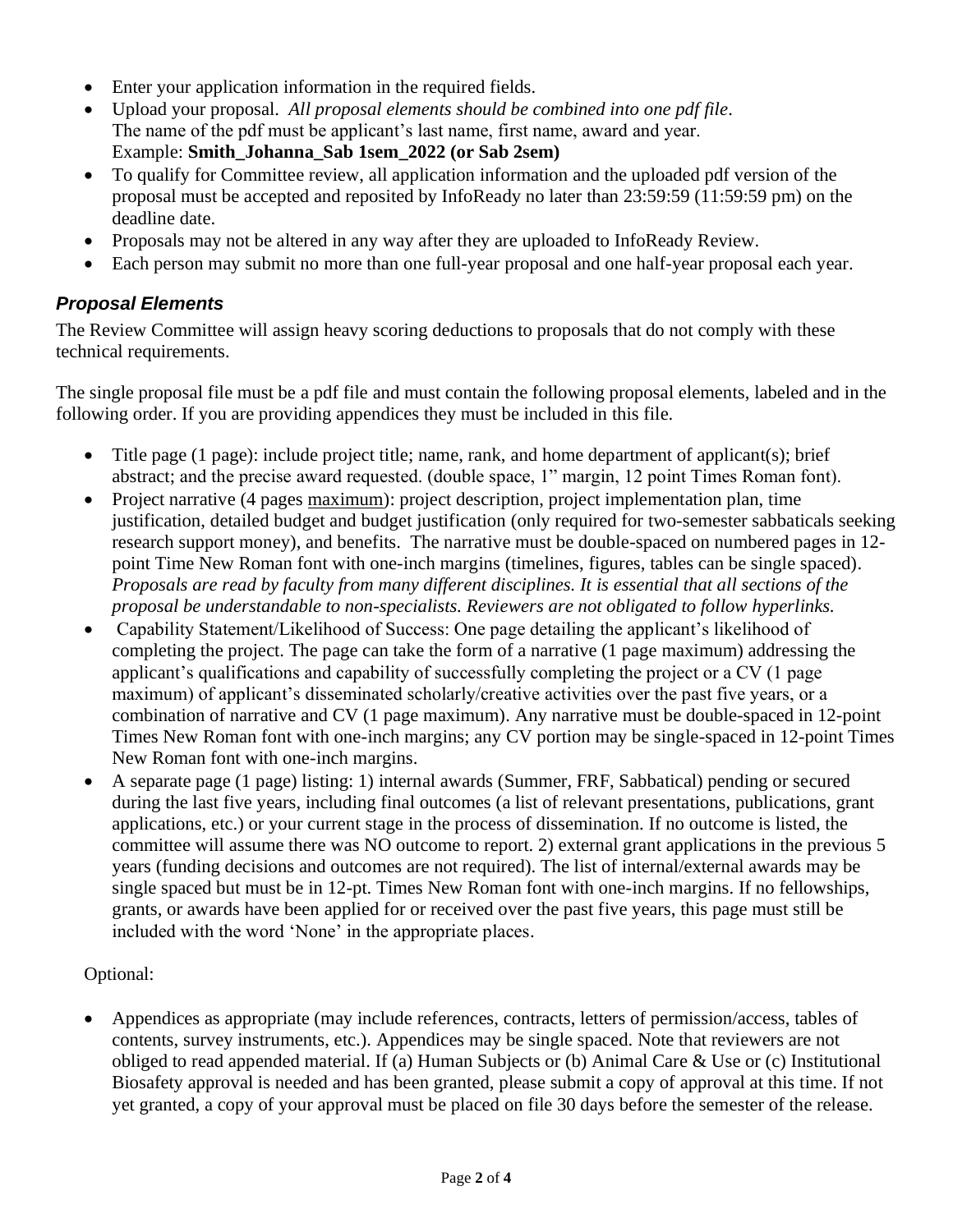## **Evaluation Criteria**

Applications are evaluated on:

- a) Title Page & Abstract: Abstract is understandable and addresses specific purposes of the award (double space, 1" margin, 12-point Times New Roman font).
- b) Project Description: Need/significance within the discipline is addressed. Goals and objectives are worthwhile, clearly stated, and feasible (double space, 1" margin, 12-point Times New Roman font; any timelines, figures, tables can be single spaced).
- c) Project Implementation: Well-conceived work plan, methodology and timeline. Outcomes assessment is included (double space, 1" margin, 12-point Times New Roman font; any timelines, figures, captions, tables can be single spaced).
- d) Budget/Release Time Justification: Scope of work is appropriate for requested time. Justified, line-item budget if money is requested (double space, 1" margin, 12-point Times New Roman font; any timelines, figures, captions, tables can be single spaced).
- e) Benefits: Proposal discusses the overall benefit(s) to the applicant, to students, to the discipline, to EMU, and/or to the wider community. Benefits can include collaborative relationships, external funding, patents or copyrights, publication, artistic works, or performances, and learning opportunities for EMU students (double space, 1" margin, 12-point Times New Roman font).
- f) Capability Statement/Likelihood of Success: Applicant's previous scholarly/creative activities suggest they can successfully achieve the project goals in the stated time. Titles of internal awards (Summer, FRF or Sabbatical) received during last five years, including final outcomes (presentations, publications, grant proposals, and other disseminations). Applications submitted for external funding during past five years (external funding decisions and outcomes are not required). (Double spaced narrative; CV can be single spaced, 1" margin, 12-point Times New Roman font).

Please see the University Research and Sabbatical Leave Committee (URSLC) Sabbatical Evaluation Form for the detailed scoring rubric. ( [http://www.emich.edu/research/development/funding/sabbatical-leaves.php\)](http://www.emich.edu/research/development/funding/sabbatical-leaves.php)

## *Additional Restrictions and Allowances*

- a) Faculty members who apply for both a one-semester and two-semester Sabbatical Leave Award, and are successful, must choose to receive only one award.
- b) A person may not be awarded a FRF and a Sabbatical Leave Award during the same academic year (September through April). Faculty who apply for both and are successful must choose to receive only one award. (However, applicants may be awarded both a Sabbatical Leave and a Summer Research/Creative Activity Award in the same or consecutive fiscal years.)
- c) Only one FRF or Sabbatical Leave Award is allowed during two consecutive fiscal years.

## *Feedback to Applicants*

If requested, the URSLC chair will share with applicants the strengths and weaknesses of their proposal as perceived by reviewers, as well as its score and ranking. The committee chair will not disclose the scoring forms, written comments, or identities of individual reviewers.